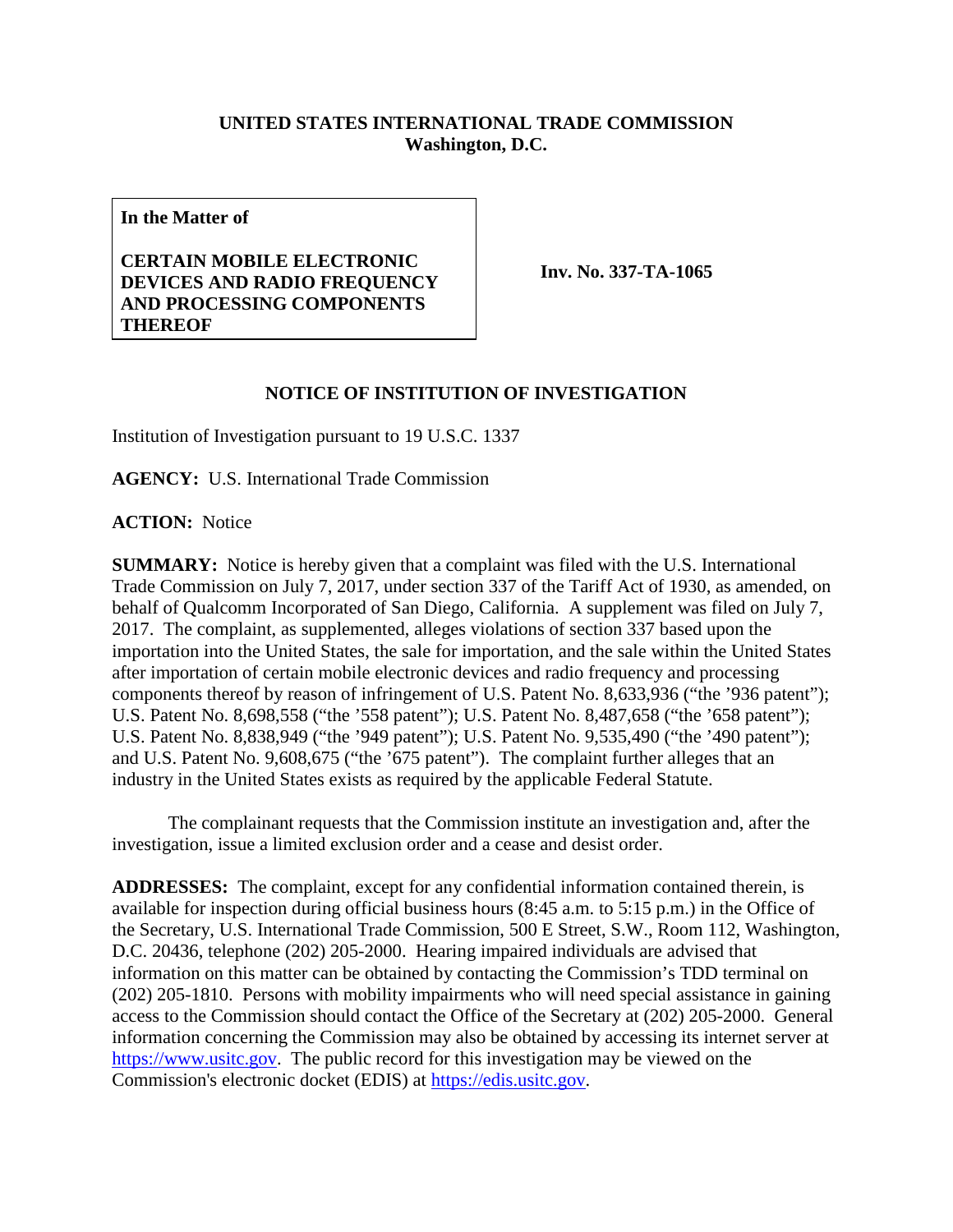**FOR FURTHER INFORMATION CONTACT:** Pathenia M. Proctor, The Office of Unfair Import Investigations, U.S. International Trade Commission, telephone (202) 205-2560.

## **SUPPLEMENTARY INFORMATION:**

**AUTHORITY:** The authority for institution of this investigation is contained in section 337 of the Tariff Act of 1930, as amended, 19 U.S.C. 1337 and in section 210.10 of the Commission's Rules of Practice and Procedure, 19 C.F.R. 210.10 (2017).

**SCOPE OF INVESTIGATION:** Having considered the complaint, the U.S. International Trade Commission, on August 8, 2017, **ORDERED THAT** –

(1) Pursuant to subsection (b) of section 337 of the Tariff Act of 1930, as amended, an investigation be instituted to determine whether there is a violation of subsection  $(a)(1)(B)$  of section 337 in the importation into the United States, the sale for importation, or the sale within the United States after importation of certain mobile electronic devices and radio frequency and processing components thereof by reason of infringement of one or more of claims 1-27, 29, 38, 49, 55-60, 67, and 68 of the '936 patent; claims 1 and 6-20 of the '558 patent; claims 9, 10, 12, 14, and 20-22 of the '658 patent; claims 1-8, 10-14, 16, 20, and 22 of the '949 patent; claims 1-6, 8, 10, 16, 17, and 31 of the '490 patent; and claims 1-3 and 7-14 of the '675 patent; and whether an industry in the United States exists as required by subsection (a)(2) of section 337;

(2) Pursuant to Commission Rule  $210.50(b)(1)$ , 19 C.F.R. §  $210.50(b)(1)$ , the presiding Administrative Law Judge shall take evidence or other information and hear arguments from the parties or other interested persons with respect to the public interest in this investigation, as appropriate, and provide the Commission with findings of fact and a recommended determination on this issue, which shall be limited to the statutory public interest factors set forth in 19 U.S.C. §§ 1337(d)(1), (f)(1), (g)(1);

(3) For the purpose of the investigation so instituted, the following are hereby named as parties upon which this notice of investigation shall be served:

(a) The complainant is:

Qualcomm Incorporated 5775 Morehouse Drive San Diego, CA 92121

(b) The respondent is the following entity alleged to be in violation of section 337, and is the party upon which the complaint is to be served:

> Apple Inc. 1 Infinite Loop Cupertino, CA 95014